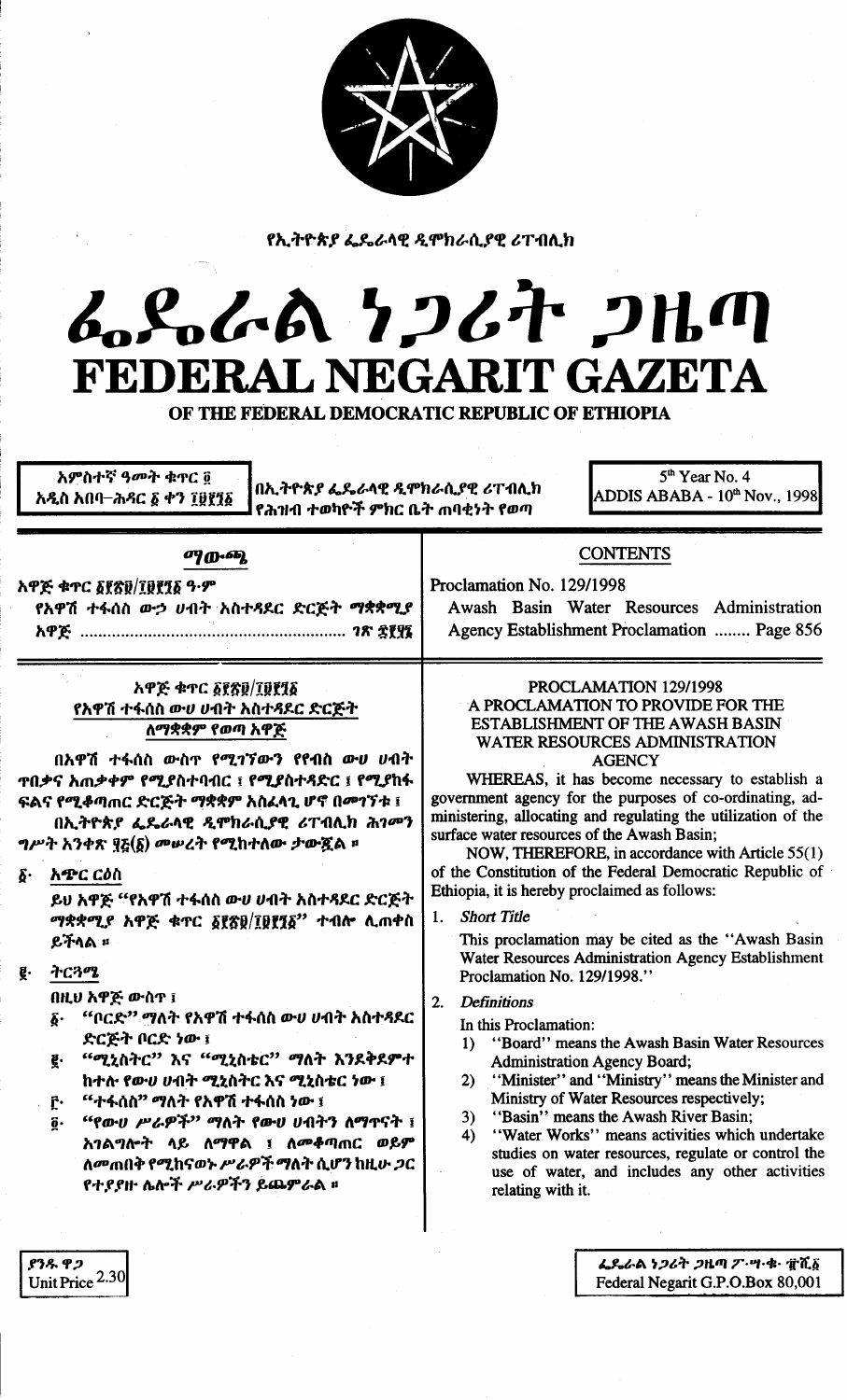| Ĉ٠                         | መቋቋም                                                                           | Establishment<br>3.                                                                                                  |
|----------------------------|--------------------------------------------------------------------------------|----------------------------------------------------------------------------------------------------------------------|
|                            | የአዋሽ ተፋሰስ ውሀ ሀብት አስተዳደር ድርጅት/ከዚሀ<br>δ.                                         | 1) The Awash Basin Water Resources Agency                                                                            |
|                            | በኋላ "ድርጅቱ" ተብሎ የሚጠራ/እራሱን የቻለ የሕግ                                               | (hereinafter "the Agency") is hereby established as                                                                  |
|                            | ሰውነት ያለው ድርጅት ሆኖ በዚህ አዋጅ ተቋቁሟል ።                                               | an autonomous public agency having its own legal                                                                     |
|                            | ድርጅቱ ተጠሪነቱ ለሚኒስትሩ ይሆናል ፡፡<br>ę.                                                | personality.                                                                                                         |
| $\overline{\mathbf{0}}$ .  | ዋና መሥሪያ ቤት                                                                     | The Agency shall be accountable to the Minister.<br><b>2</b> )                                                       |
|                            | የድርጅቱ ዋና መሥሪያ ቤት በአሚባራ ሆኖ እንደአስፈሳጊነቱ                                           | <b>Head Office</b><br>4.                                                                                             |
|                            | ቅርንጫፎች ሊኖሩት ይችላሉ ።                                                             | The Agency shall have its Head Office in Amibara, and                                                                |
| $\boldsymbol{\tilde{G}}$ . | ዓላማ                                                                            | may have branch offices elsewhere as may be necessary.                                                               |
|                            | የድርጅቱ ዋና ዓላማ በተፋሰስ ውስጥ የሚገኘውን የየብስ ውሀ                                          | 5.<br><i><b>Objectives</b></i>                                                                                       |
|                            | ሀብት <b>ዋበቃና አ</b> ጠቃቀም ማስተባበር ፤ ማስተዳደር ፤                                       | The objectives of the Agency shall be to co-ordinate,                                                                |
|                            | <i>ማ</i> ከፋፈል እና <i>መቆጣ</i> ጠር ይሆናል ፡፡                                         | administer, allocate and regulate the utilization of the                                                             |
| Ţ.                         | የድርጅቱ ሥልጣንና ተግባር                                                               | surface water resources of the Basin.                                                                                |
|                            |                                                                                | Powers and Duties of the Agency<br>6.                                                                                |
|                            | ድርጅቱ የሚከተሉት ሥልጣንና ተግባሮች ይኖሩታል ፤<br>በተፋሰሱ ውስኖ የሚገኝንና ከአንድ በላይ የሆኑ<br>$\delta$ . | The Agency shall have the following powers and duties:                                                               |
|                            | ክልሎችን አቋርጦ የሚፈስ ወይም የሚያዋስን ውሆን                                                 | to administer the available water of the Basin that<br>$\bf{D}$                                                      |
|                            | ያስተዳድራል ፣ የወንዞቹን አፈሳሰስ ይቆጣጠራል ፣                                                | flows across or lies between more than one Regional                                                                  |
|                            | በዚህ አንቀጽ ንኡስ አንቀጽ $(\bar{\mathfrak{g}})$ በተጠቀሱ ውሀዎች ላይ<br>g.                   | Governments and regulate the flow of water of such                                                                   |
|                            | የውሀ ሥራዎች ለመሥራትና በጥቅም ላይ ለማዋል                                                   | rivers;<br>2)<br>to issue permits pursuant to appropriate law, to                                                    |
|                            | አግባብ ባለው ሕግ መሠረት ፈቃድ ይሰጣል ፤ ይቆጣ                                                | construct and operate water works, in relation to                                                                    |
|                            | ጠራል ፤                                                                          | waters referred to in sub-Article (1) of this Article                                                                |
|                            | <i>ፌቃ</i> ድ ላላቸው ተጠ <i>ቃሚዎች ውሀ ያ</i> ከፋፍላል ፤<br>Ĉ٠                             | and regulate same;                                                                                                   |
|                            | መንግሥት በሚወስነው ተመን መሠረት የውሀ ጅምላ                                                  | 3)<br>to allocate water to permittees and collect bulk                                                               |
|                            | ክፍያ የስከፍላል ፣<br>የዋና መስኖ አውታሮችና የዋና መስኖ መንገዶች ተገና<br>$\vec{0}$ .                | charges for water use as determined by the Govern-<br>ment;                                                          |
|                            | ሥራ ያከናውናል ፤ ለሚሰጠውም አገልግሎት በመን                                                  | to undertake the maintenance of primary irrigation<br>4)                                                             |
|                            | ግሥት በሚወሰን መመሪያ መሠረት ተጠቃሚዎችን                                                    | networks and main service roads and collect fees in                                                                  |
|                            | የአገልግሎት ክፍያ ያስከፍላል ፤                                                           | accordance with a directive issued by the govern-                                                                    |
|                            | አግባብ ካላቸው ተቋማት ጋር በመተባበር በመስኖ ውሀ<br>ጅ.                                         | ment;                                                                                                                |
|                            | አጠቃቀም አንጻር ተናቶችን በማካሄድ የተሻሻሉ የውሀ                                               | 5)<br>to initiate improved water management methods, in                                                              |
|                            | <i>ማኔጅመንት ዘዴዎችን የመነጫ</i> ል ፤                                                   | co-operation with the appropriate institutions, by<br>conducting studies pertaining to uses of water for             |
|                            | በመስኖ ልማት ሥራዎችና ፕሮጀክቶች አካባቢ<br>$\tilde{\mathbf{z}}$ .                           | irrigation;                                                                                                          |
|                            | ጨዋማንት እንዳይከሰት የከርሰ ምድር ውሀ እንቅስ<br>ቃሴን በመቆጣጠር እርምጀዎች እንዲወሰዱ ያደርጋል፤              | to cause measures to be taken by monitoring ground<br>6)                                                             |
|                            | የመስኖ ውሀ ማከፋፌያና ማስወገጃ ህዳሎች ፤ የማግለያ<br>$\tilde{\mathbf{z}}$ .                    | water level in order to prevent an occurrence of                                                                     |
|                            | <i>ግ</i> ድቦች ፣ የው <i>ሀ መቆ</i> ጣጠሪያ በሮችና የጕርፍ መከላከያ                             | salinity problem in areas where irrigation develop-                                                                  |
|                            | <i>ዱጋዎች የሚኒ</i> ስትሩ <i>መሥሪያ</i> ቤት በሚያወጣው የደህ                                  | ment works and projects are carried out;                                                                             |
|                            | ንነት ደረጃ መሠረት መሠራታቸውን ያረጋግጣል ፤                                                  | to ensure and regulate the construction of irrigation<br>7)<br>water distribution and drainage structures; diversion |
|                            | ይቆጣጠራል ፤                                                                       | dams; water control gates and dyks in accordance                                                                     |
|                            | በተፋሰሱ ውስጥ ጕርፍ አደ <i>ጋ የሚያ</i> ደርስባቸውን ሁኔታ<br>$\hat{\mathbf{z}}$ .              | with safety standards to be issued by the Ministry,                                                                  |
|                            | ዎችና አ <i>ጋጣሚዎች</i> ባለማቋረ <u>ጥ</u> በሚሰበሰቡ መረጃዎች                                 | to cause preventive measures to be taken by<br>8)                                                                    |
|                            | አማካይነት በማተናት የመከላከያ እርምጃዎች እንዲ                                                 | conducting studies based on continuously collected                                                                   |
|                            | ወሰዱ ያደር <i>ጋ</i> ል ፣ ለዘለቄታ ለመከላከል የሚያስችሉ<br>ሥራዎችንም በእቅድና በተከታታይ ይሥራል ወይም       | data pertaining to flood situations and incidents that                                                               |
|                            | እንዲሰሩ ያደርጋል ፣                                                                  | causes damage within the basin and carry out or<br>cause to be carried out such planned and successive               |
|                            | የንብረት ባለቤት ይሆናል ፤ ውል ይዋዋላል ፤ በስሙ<br>ŷ.                                         | works having a permanent nature in order to prevent                                                                  |
|                            | ይከሳል ፣ ይከሰሳል ፣                                                                 | same.                                                                                                                |
|                            | $\mathbf{\tilde{i}}$<br><i>ዓላማውን</i> ከ <i>ግ</i> ብ ለማድረስ የሚያስችሉ<br>ሌሎች          | 9)<br>to own property, to enter into contracts; to sue and                                                           |
|                            | <i>ተመ</i> ሳሳይ ተግባሮችን ያከናውናል ፡፡                                                 | be sued in its own name;                                                                                             |
| ź.                         | የድርጅቱ አቋም                                                                      | 10) to carry out other activities as are necessary for the<br>attainment of its objectives.                          |
|                            | ድርጅቱ ፤                                                                         |                                                                                                                      |
|                            | በርድ ፤<br>$\vec{\delta}$ .                                                      | Organization of the Agency<br>7.                                                                                     |
|                            | በቦርዱ አቅራቢነት በሚኒስትሩ የሚሾም አንድ ዋና<br>g.                                           | The Agency shall have:<br>a board;<br>1)                                                                             |
|                            | ሥራ አስኪያጅ ፥ እና                                                                  | a General Manager to be appointed by the Minister<br>2)                                                              |
|                            | አስፈላጊው ሥራተኞች<br>ŗ٠                                                             | on the recommendation of the Board and;                                                                              |
|                            | ይኖሩታል ፡፡                                                                       | 3)<br>the necessary staff.                                                                                           |
|                            |                                                                                |                                                                                                                      |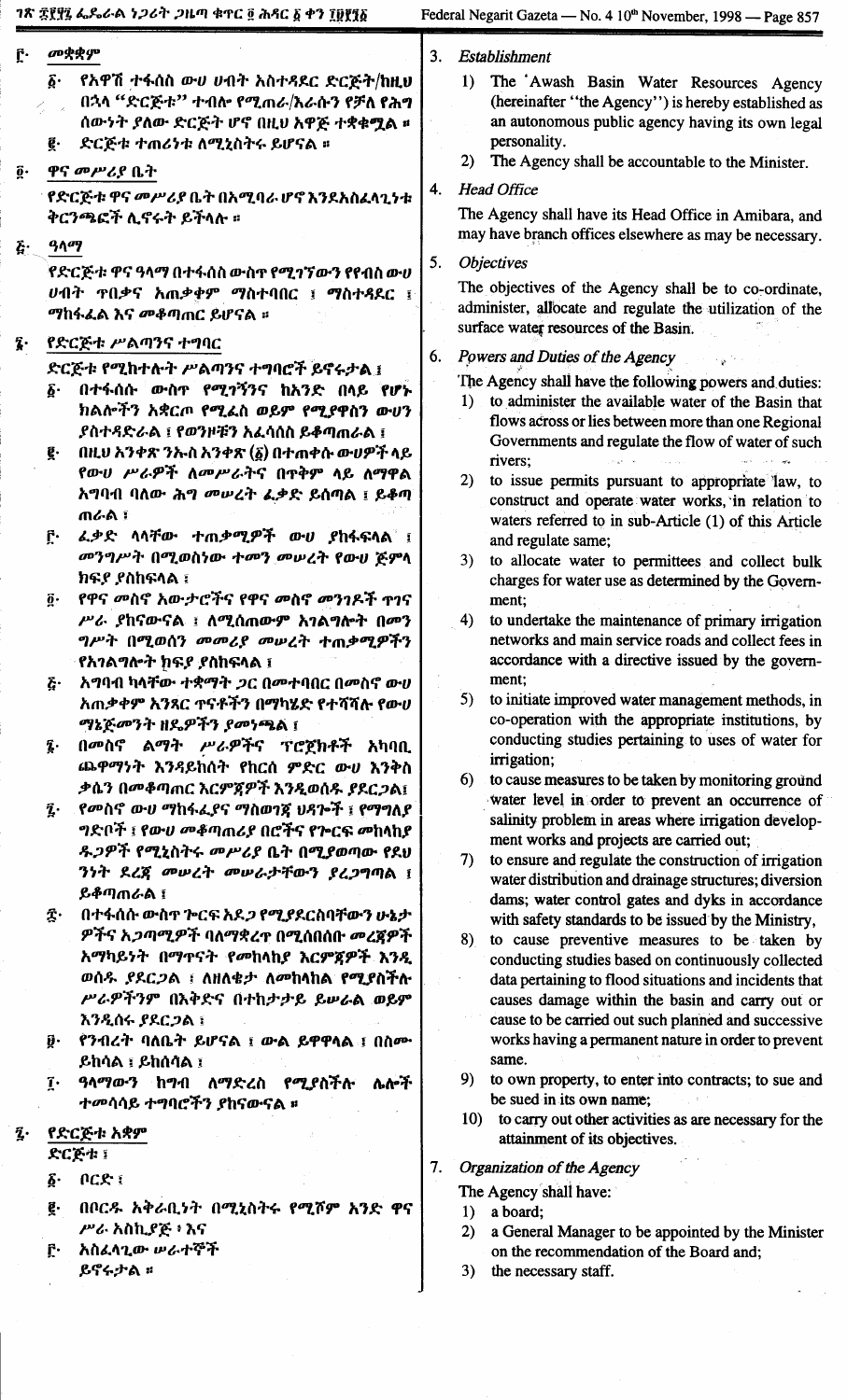## 1ጽ ፰፻፶፰ ፌጼራል ነ*ጋ*ሪት *ጋ*ዜጣ ቁጥር ፬ ሕጻር ፩ ቀን ፲፱፻፺፩

- 8. Members of the Board
	- $1)$ The Board shall have not more than members:
	- The Chairman and Members of the Board shall be  $2)$ designated by the government from pertinent institutions.

#### ŷ. የቦርዱ ሥልጣንና ተግባር

በመንግሥት ይሰየማሉ ።

የቦርዱ አባላት

Ĵ٠

 $\boldsymbol{\delta}$ 

ğ.

ቦርዱ የሚከተሉት ሥልጣንና ተግባሮች ይኖሩታል ፤

ቦርዱ ከዘጠኝ የማይበልጡ አባላት ይኖሩታል ፡፡

የቦርዱ ሰብሳቢና አባላት አግባብ ካላቸው ተቋሞች

- $\boldsymbol{\delta}$ በዚሀ አዋጅ አንቀጽ ጅ እና ፤ የተመለከቱት የድርጅቱ ዓላማዎች እንዲሁም ሥልጣንና ተግባሮች በሚገባ ሥራ ላይ መዋላቸውን ይከታተላል ፤ ያረጋግጣል ፤
- የድርጅቱን ድርጅታዊ መዋቅር እና ድርጅቱ የሚተዳደ g. ርበትን መመሪያ አዘጋጅቶ ለሚኒስትሩ ያቀርባል ፤ ሲፌቀድም ተግባራዊ መሆኑን ያረጋግጣል ፤
- $\mathbf{r}$ በድርጅቱ ተቀርጸው የሚቀርቡ መመሪያዎችን ይገመ ግማል ፤ በሚኒስትሩ ሲጸድቅም ተግባራዊ መሆኑን ያረጋግጣል ፤
- ድርጅቱ የሚስፋፋበትን ፤ የሚጠናከርበትንና አሥራሩ ğ٠ የሚሻሻልበትን መንገድ ይቀይሳል ፤
- ξ٠ በድርጅቱ እቅድና ረቂቅ በጀት እና የሥራ ፕሮግራሞች ላይ መክሮ ለሚኒስትሩ ያቀርባል ፤ ሲጸድቅም ተግባራዊ ንታቸውን ይከታተላል ፤
- ለዋናው ሥራ አስኪያጅ ተጠሪ የሆኑ ሀላፊዎችን ሹመት ያጸድቃል ፤
- በየሦስት ወሩ ስለድርጅቱ የሥራ እንቅስቃሴ ለሚኒ  $\tilde{a}$ . ስትሩ ሪፖርት ያቀርባል ፡፡

#### Ţ. የቦርዱ ስብሰባ

- ቦርዱ በሦስት ወር አንድ ጊዜ መደበኛ ስብሰባ  $\delta$ . ይኖረዋል። ሆኖም አስፈላጊ ሆኖ ሲገኝ በቦርዱ ሰብሳቢ *ፕሪ ወይም ከቦርዱ አባላት መካ*ከል ቢ*ያን*ስ አንድ **ሦስተኛው ሲ**ጠይቁ በማንኛውም ጊዜ ሊሰበሰብ ይችላል።
- በስብሰባው ላይ ከማማሽ በላይ አባላት ከተገኙ ምልዓተ ę. ጉባኤ ይሆናል **።**
- ŗ. ቦርዱ ውሳኔ የሚያስተላልፈው በድምጽ ብልጫ ይሆናል። ሆኖም ድምጽ እኩል በእኩል የተከፈለ እንደሆነ ሰብሳቢው ወሳኝ ድምጽ ይኖረዋል ፡፡
- $\overline{\mathbf{0}}$  .  $f(t)$  አንቀጽ ንውስ አንቀጽ  $(\delta)$  (ë) እና  $(f)$  እንደተ ጠበቀ ሆኖ ፤ ቦር*ዱ የራ*ሱን የሥነ ሥርዓት ደንብ ያወጣል።
- የድርጅቱ ዋና ሥራ አስኪያጅ ሥልጣንና ተግባር  $\tilde{a}$ 
	- ዋና ሥራ አስኪያጁ የድርጅቱ ዋና ሥራ አስፈጻሚ  $\boldsymbol{\delta}$  . በመሆን ከቦርዱ በሚሰጠው አጠቃላይ መመሪያ መሠረት የድርጅቱን ሥራ ይመራል ፤ ያስተዳድራል ።
	- በዚህ አንቀጽ ንውስ አንቀጽ (፩) የተመለከተው g. አጠቃላይ አነ*ጋገ*ር እንደተጠበቀ ሆኖ ፤ ዋና ሥራ የሚከተሉት አስኪያጁ ሥልጣንና ተግባሮች ይኖሩታል፤
		- $\boldsymbol{\theta}$ በዚህ አዋጅ አንቀጽ ፮ ለድርጅቱ የተሰጡትን ሥልጣንና ተግባሮች ሥራ ላይ ያውላል ፤
		- የፌጼራል ሲቪል ሰርቪስ ሕግን መሠረታዊ  $\mathbf{\Omega}$ ዓላማዎች ተከትሎ ሚኒስትሩ በሚያጸድቀው መመሪያ መሠረት የድርጅቱን ルムተኞች ይቀዋራል ፤ ያስተዳድራል ፤
		- የድርጅቱን ዓመታዊ ረቂቅ በጀትና ሐ) -የሥራ ፕሮግራም አዘጋጅቶ ለቦርዱ ያቀርባል ፤

 $\mathbf{Q}$ Powers and Duties of the Board

The Board shall have the following powers and duties:

- 1) to follow-up and ensure the implementation of the objectives as well as the powers and duties of the agency provided in Articles 5 and 6 of this Proclamation;
- 2) to prepare and submit to the Minister the organizational structure and administrative directives of the Agency and ensure its implementation upon approval:
- 3) to review directives prepared by the Agency and ensure its implementation when approved by the Minister:
- $4)$ to devise ways on how to consolidate, expand and progress the activities of the Agency;
- to review and submit to the Minister the plan, the  $5)$ draft budget and the work programme of the agency and follow-up regulate its implementation upon approval:
- $6)$ to approve the appointment of officials directly accountable to the General Manager of the Agency;
- $7)$ to report about the activities of the agency on every three months to the Minster.
- 10. Meetings of the Board
	- The Board shall have its regular meetings evey three  $\left\{ \right\}$ months; extraordinary meetings may be convened any time when called by the Chairman or upon request of at least one third of the members.
	- $2)$ There shall be a quorum where more than half of the members are present at the meeting of the Board.
	- $3)$ Decisions of the Board shall be passed by a majority vote; in case of a tie, however, the Chairman shall have a casting vote.
	- $4)$ Without prejudice to sub Articles  $(1)$ ,  $(2)$  and  $(3)$  of this Article, the Board may adopt its own rules of procedure.
- 11. Powers and Duties of the General Manager
	- The General Manager shall be the Chief executive  $1)$ officer of the Agency and shall, subject to the general directives given by the Board, direct and administer the activities of the Agency.
	- $2)$ Without limiting the generality of the provisions of sub-Article(1) of this Article, the General Manager shall:
		- $(a)$ exercise the powers and duties vested in the Agency under Article 6 of this Proclamation;
		- $(b)$ employ and administer the employees of the Agency in accordance with directives to be issued by the Minster following the basic principles of the federal civil service law;
		- prepare and submit to the Board the annual  $(c)$ draft budget and work programme of the Agency;